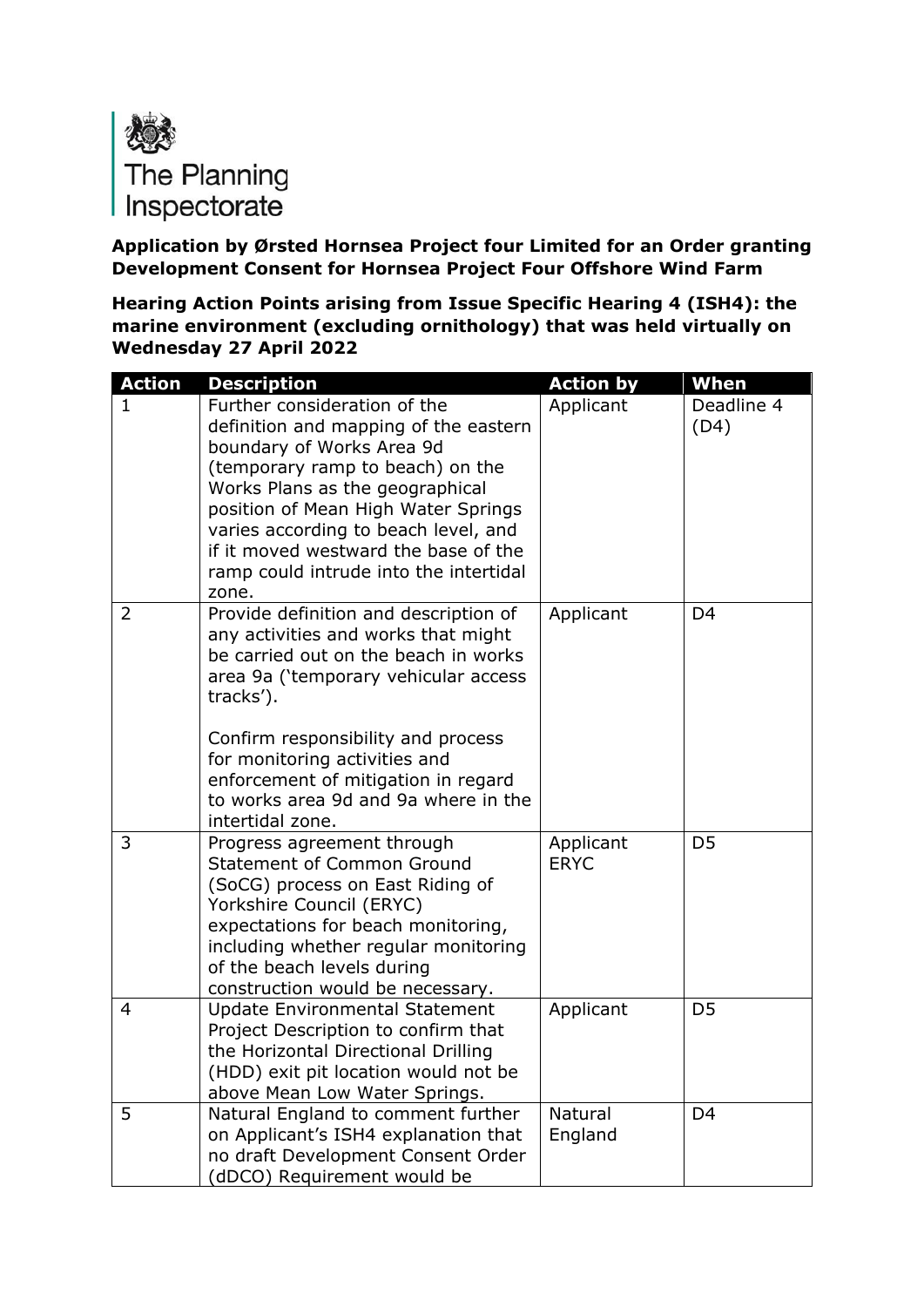| <b>Action</b>  | <b>Description</b>                                                                                                                                                                                                                                               | <b>Action by</b>     | When           |
|----------------|------------------------------------------------------------------------------------------------------------------------------------------------------------------------------------------------------------------------------------------------------------------|----------------------|----------------|
|                | necessary to control the number and<br>duration of cofferdams at the HDD<br>exit pits.                                                                                                                                                                           |                      |                |
| 6              | Provide update on agreement with<br>Marine Management Organisation<br>(MMO) of suitability of dredged<br>sediment for disposal and validation<br>of the laboratories used, through the<br>SoCG process.                                                          | Applicant<br>The MMO | D <sub>4</sub> |
| $\overline{7}$ | Review labelling of relevant plans<br>and control through the dDCO of<br>avoiding the 'overlap area' in relation<br>to proposed dredged material<br>disposal.                                                                                                    | Applicant            | D <sub>4</sub> |
| 8              | Continue to seek agreement with the<br>MMO regarding monitoring of<br>sediment samples through the SoCG<br>process.                                                                                                                                              | Applicant            | D <sub>4</sub> |
| 9              | Capture reductions in the Maximum<br>Design Scenarios for volumes for<br>bedform clearance for cables and for<br>the Smithic Bank Cable Protection, in<br>the dDCO, Project Description and<br>Pro-rata Annex.                                                   | Applicant            | D <sub>4</sub> |
| 10             | Provide clarification of concerns<br>regarding exclusion of SELcum<br>impact ranges in the approach to<br>Marine Mammal Mitigation Protocol<br>following Applicant's response [REP1-<br>038] to [RR-020-4.3.4] and<br>discussions at ISH4.                       | The MMO              | D <sub>4</sub> |
| 11             | Provide a comparison with the<br>proposed approach to underwater<br>noise mitigation at source with those<br>accepted by the Secretary of State in<br>the recent East Anglia offshore wind<br>farms Habitat Regulations<br>Assessments.                          | Applicant            | D <sub>4</sub> |
| 12             | Produce an updated clarification note<br>on proposed process for underwater<br>noise mitigation which would be<br>secured through the Marine Mammal<br>Mitigation Protocol, with reference to<br>precedent from other recent Offshore<br>Wind Farm developments. | Applicant            | D <sub>4</sub> |
| 13             | Submit promised response to<br>Applicant's clarification note<br>regarding mitigation of noise impacts<br>on herring spawning.                                                                                                                                   | The MMO              | D <sub>4</sub> |